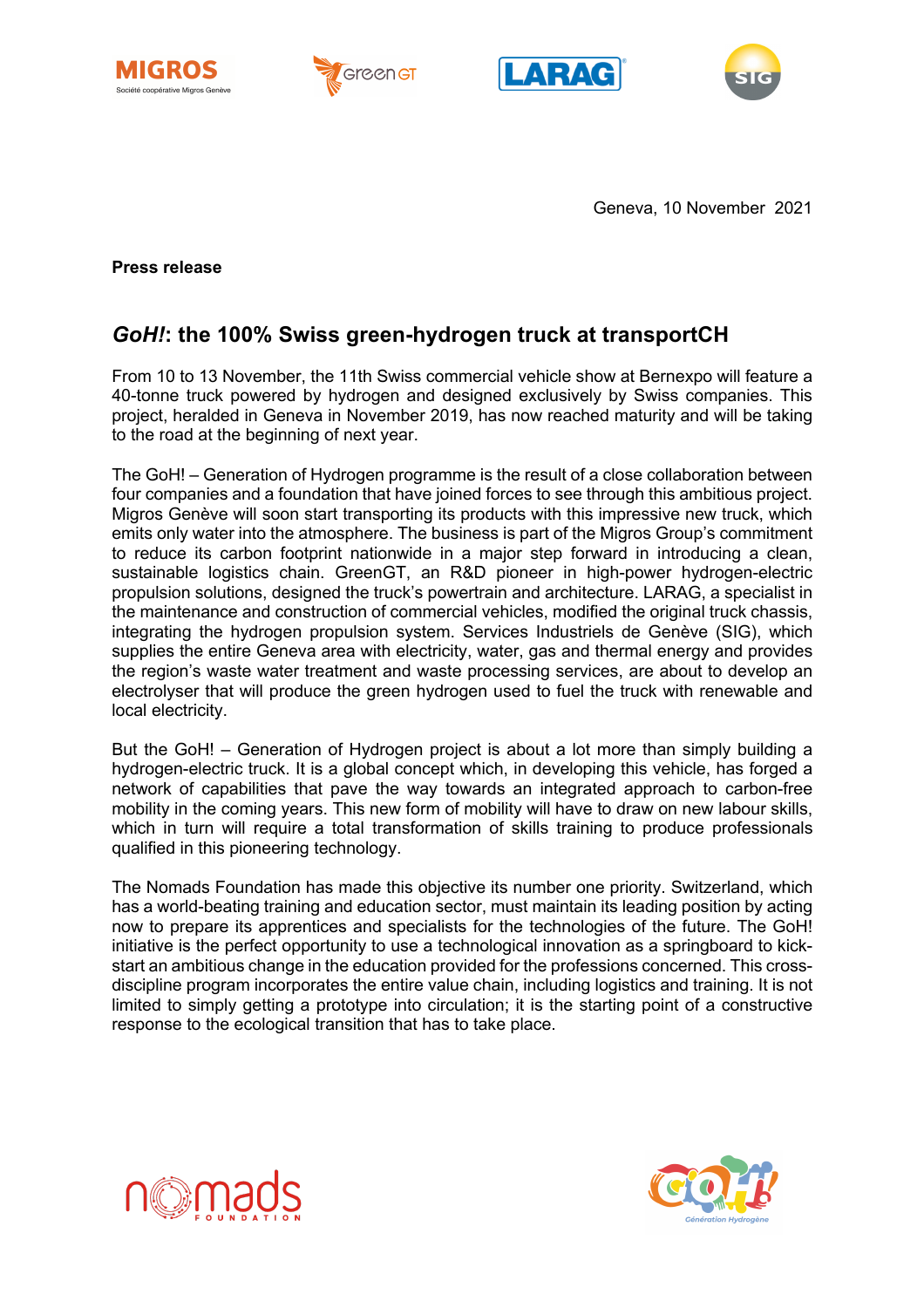







## **The** *GoH!* **partners**

#### **Migros Genève**

Since 1945, Migros Genève has been supplying high-quality food and non-food products at an affordable price. The business is owned by more than 135,000 cooperative members. Because it is a cooperative with no shareholder dividends to pay, it is able to invest effectively in the medium and long term, particularly when it comes to sustainable development. As a driving force in the local economy, Migros Genève reinvests its profits for the benefit of its consumers, its employees and the quality of life in the Geneva region. In everything it does, including transport, Migros works hard to come up with solutions that strike the right balance – economically, environmentally and socially. By transporting its goods with the GoH! truck, which emits only water, Migros is fulfilling its promise to reduce its carbon footprint, in a huge stride towards achieving its sustainable logistics goal.

#### **GreenGT**

GreenGT is an independent company with a leading international reputation that has been engaged in research and development in high-power hydrogen-electric mobility solutions for a decade now. Based in Switzerland and France, the independent company has amassed experience and expertise in three areas of the hydrogen energy transition: mobility engineering and systems for use in land, air and sea transport, motor sport, and developing responsible hydrogen-electric ecosystems within cities and regions and in various business sectors.

## **LARAG**

LARAG is the Swiss specialist in commercial and heavy goods vehicles and engines, including alternative engines. The company offers the full range of commercial vehicle services, from new vehicle sales to vehicle and mechanical engineering design, and including the repair and reconditioning of accident-damaged vehicles. With its specialist knowledge and experience, LARAG can offer solutions tailored specifically to each customer. The company has eight branches all over Switzerland, including in Geneva. For LARAG, training is a top priority: around a fifth of its employees are apprentices. Its role in the GoH! project is to assemble GreenGT's drivetrain. LARAG is also committed to training mechanics in hydrogen propulsion systems and maintaining the new-design prototype.

#### **SIG**

Every day, SIG provides the citizens of Geneva with essential services, supplying water, gas, electricity, thermal energy and supporting the development of smart districts in Geneva. SIG processes the city's waste water, recycles its waste and operates energy efficiency and environmental programs. By taking part in this project, SIG is helping to develop sustainable mobility and deploy alternative energy sources in working towards the energy transition.